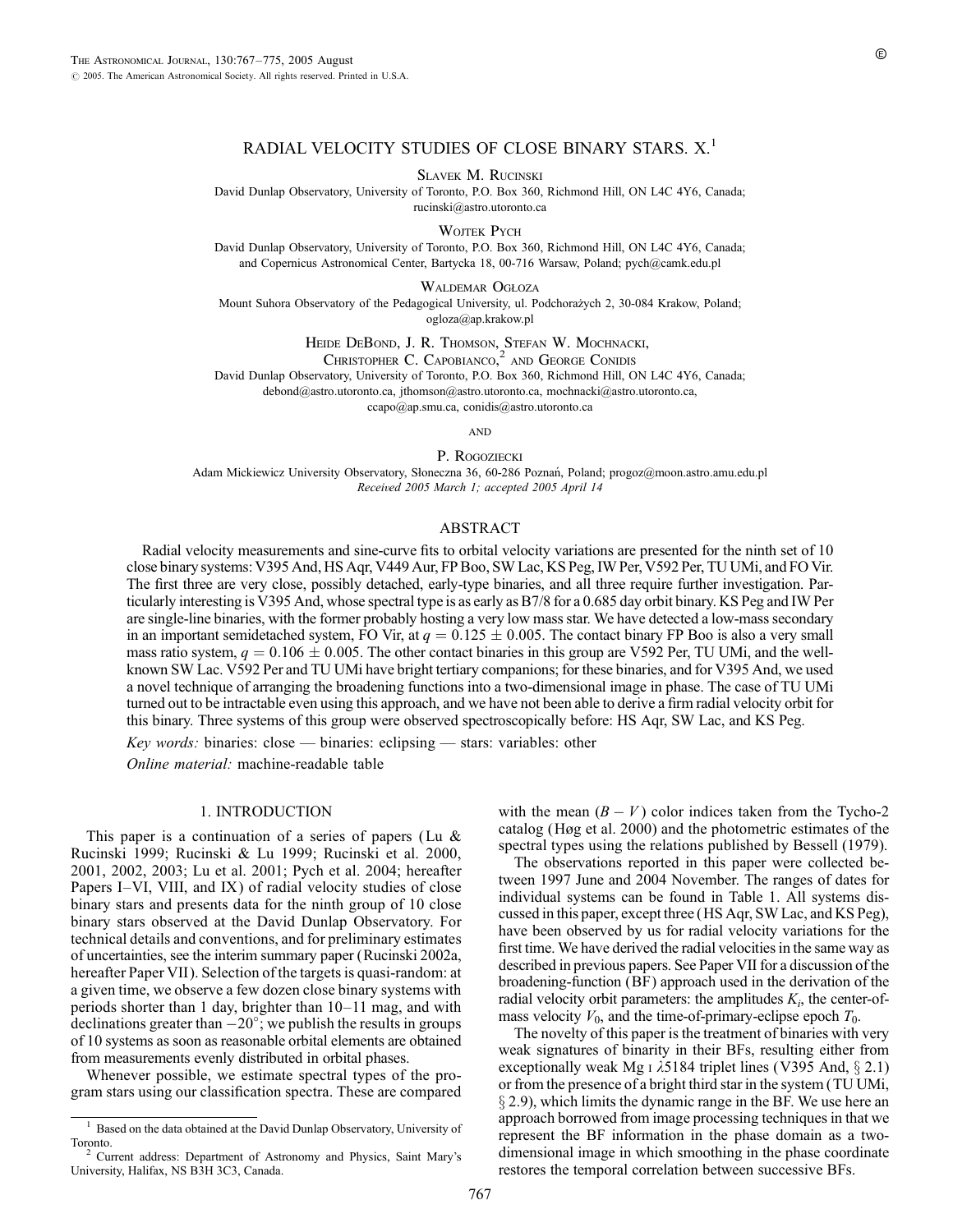TABLE 1 David Dunlap Observatory Radial Velocity Observations

| HJD            | $V_1$  | $W_1$ | V,        | $W_2$ |
|----------------|--------|-------|-----------|-------|
| <b>HS Aqr</b>  |        |       |           |       |
| $2452507.6792$ | 122.09 | 1.00  | $-143.05$ | 1.00  |
| 2452507.7194   | 91.43  | 1.00  | $-104.07$ | 1.00  |
| 2452507.7372   | 73.05  | 1.00  | $-99.45$  | 0.50  |
| 2452507.7543   | 60.43  | 0.50  | 0.00      | 0.00  |
| 2452507.7744   | 38.30  | 0.50  | 0.00      | 0.00  |
| 2452507.7875   | 0.00   | 0.00  | 0.00      | 0.00  |
| 2452509.6398   | 84.74  | 1.00  | $-103.00$ | 0.50  |
| $2452509.6551$ | 95.57  | 1.00  | $-116.69$ | 1.00  |
| $2452509.6704$ | 108.27 | 1.00  | $-120.46$ | 1.00  |
| $2452509.6863$ | 115.38 | 1.00  | $-133.96$ | 1.00  |

Nores.—Table 1 is published in its entirety in the electronic edition of the Astronomical Journal. A portion is shown here for guidance regarding its form and content. The table gives the radial velocities  $V_i$  and associated weights  $W_i$  for observations described in the paper. The first 10 rows of the table for the second program star, HS Aqr, are shown; this star is more typical than the first, V395 And, for which radial velocities were obtained from smoothed, averaged BFs as described in the text. There are no radial velocity data for TU UMi. In the table, velocities are expressed in  $km s^{-1}$ . Observations leading to entirely inseparable BF and correlation-function peaks are given zero weight; these observations may be eventually used in more extensive modeling of BFs. The radial velocities designated as  $V_1$  correspond to the component that was stronger and easier to measure in the analysis of the BFs; it was not always the component eclipsed during the primary minimum at the epoch  $T_0$  (see Table 2). The figures should help in identifying which star is which.

This paper is structured in a way similar to that of previous papers, in that most of the data for the observed binaries are in two tables: Table 1 consists of the radial velocity measurements and Table 2 their preliminary sine-curve solutions. Table 1 contains data for nine stars, as we have not been able to derive individual radial velocities for the difficult case of TU UMi.

The data in Table 2 are organized in the same manner as in previous papers. In addition to the parameters of spectroscopic orbits, the table provides information about the relation between the spectroscopically observed epoch of the primaryeclipse  $T_0$  and the recent photometric determinations in the form of the  $O - C$  deviations for the number of elapsed periods E. It also contains our new spectral classifications of the program objects. Section 2 of the paper contains brief summaries of previous studies for individual systems and comments on the new data. Figures 1 and 2 show the two-dimensional BF images for V395 And and TU UMi, while Figures 3 and 4 show the radial velocity data and solutions. Figure 5 shows the BFs for all systems; the functions have been selected from among the best-defined ones, usually around the orbital phase of 0.25, using the photometric system of phases counted from the deeper eclipse.

# 2. RESULTS FOR INDIVIDUAL SYSTEMS

### 2.1. V395 And

Photometric variability of V395 And was discovered by the Hipparcos satellite ( Perryman et al. 1997); the star was

| TABLE 2                               |  |  |  |  |  |  |  |  |
|---------------------------------------|--|--|--|--|--|--|--|--|
| <b>SPECTROSCOPIC ORBITAL ELEMENTS</b> |  |  |  |  |  |  |  |  |

| Name                  | Type,<br>Spectral<br>Type | Other<br>Names       | $V_0$          | $K_1$ ,<br>$K_2$ | $\epsilon_1$ ,<br>$\epsilon_2$ | $T_0 - 2,400,000,$<br>$(O - C)$ (days)<br>[E] | $\boldsymbol{P}$<br>$(days)$ ,<br>$(M_1 + M_2) \sin^3 i$ | q         |
|-----------------------|---------------------------|----------------------|----------------|------------------|--------------------------------|-----------------------------------------------|----------------------------------------------------------|-----------|
| V395 And <sup>a</sup> | EA                        | HD 222900            | $+14.60(1.51)$ | 133.35(2.55)     | 14.20                          | 53,278.0000(30)                               | 0.684656                                                 | 0.879(25) |
|                       | $B7/8$ :                  | HIP 117111           |                | 151.72(2.06)     | 9.09                           | $+0.0332$ [6978]                              | 1.647(80)                                                |           |
| HS Aqr                | EA                        | HD 197010            | $+19.34(0.64)$ | 111.57(0.56)     | 3.36                           | 52,507.7981(12)                               | 0.710188                                                 | 0.626(7)  |
|                       | F <sub>6</sub> V          | $BD -01^{\circ}4025$ |                | 178.24(1.46)     | 9.94                           | $+0.0002$ [10]                                | 1.795(38)                                                |           |
| V449 Aur              | EW(A)                     | HD 41578             | $+6.24(1.22)$  | 128.27(1.45)     | 9.72                           | 52,307.0853(24)                               | 0.703648                                                 | 0.730(15) |
|                       | $A2/3$ V                  | HIP 29108            |                | 175.61(2.15)     | 16.76                          | $+0.0826$ [5410]                              | 2.051(73)                                                |           |
| FP Boo                | EW(A)                     | BD +43°2523          | $-4.87(1.02)$  | 26.88(0.98)      | 8.08                           | 52,388.2227(36)                               | 0.6404870                                                | 0.106(5)  |
|                       | F <sub>0</sub> V          | HIP 76970            |                | 254.04(2.80)     | 14.28                          | $-0.0114$ [6070]                              | 1.475(60)                                                |           |
| SW Lac                | EW(W)                     | HD 216598            | $-10.32(1.17)$ | 173.91(1.78)     | 10.11                          | 52,484.1080(8)                                | 0.3207158                                                | 0.776(12) |
|                       | G5V                       | HIP 113052           |                | 224.14(1.70)     | 11.54                          | $+0.0003$ [-50]                               | 2.101(55)                                                |           |
| KS Peg                | SB1 (EB?)                 | HD 222133            | $-3.27(0.62)$  | 25.19(0.80)      | 5.25                           | 50,735.6405(28)                               | 0.502103                                                 |           |
|                       | A1 V                      | HIP 116611           |                |                  |                                | $-0.0059$ [16115]                             |                                                          |           |
| IW Per                | SB1 (EB?)                 | HD 21912             | $+11.44(0.31)$ | 98.64(0.51)      | 3.46                           | 53,031.4192(8)                                | 0.91718                                                  |           |
|                       | (A3 V)                    | HIP 16591            |                |                  |                                | $+0.0270$ [4940]                              |                                                          |           |
| V592 Per              | EW(A)                     | HD 29911             | $+27.92(1.04)$ | 93.74(1.25)      | 9.42                           | 52,516.8641(20)                               | 0.715722                                                 | 0.408(7)  |
|                       | (F2 IV)                   | HIP 22050            |                | 229.97(1.85)     | 15.00                          | $-0.0108$ [5612]                              | 2.521(72)                                                |           |
| TU $UMi^b$            | EW(W)                     | $BD + 76^{\circ}544$ | $-4.16(0.20)$  | 35(15)           | 30                             | 52,725.6262                                   | 0.377088                                                 | 0.16(7)   |
|                       | (F2)                      | HIP 73047            |                | 220(20)          | 40                             | 0 [0]                                         | 0.65(27)                                                 |           |
| FO Vir                | EA/EB                     | HD 117362            | $-27.26(1.45)$ | 33.84(1.02)      | 6.75                           | 51,660.1839(25)                               | 0.775568                                                 | 0.125(5)  |
|                       | (A7 V)                    | HIP 65839            |                | 269.91(2.95)     | 15.87                          | $-0.0342$ [4074]                              | 2.257(89)                                                |           |

Notes.—The spectral types given in the second column relate to the combined spectral type of all components in a system; they are given in parentheses if taken from the literature, otherwise they are new. The convention of naming the binary components in the table is that the more massive star is marked by the subscript "1," so that the mass ratio is defined as always  $q \leq 1$ . The figures should help identify which component is eclipsed at the primary minimum. The standard errors of the circular solutions in the table are expressed in units of last decimal places quoted; they are given in parentheses after each value. The center-of-mass velocities  $(V_0)$ , the velocity amplitudes  $(K_i)$ , and the standard unit-weight errors of the solutions  $(\epsilon_i)$  are all expressed in km s<sup>-1</sup>. The spectroscopically determined moments of primary minima are given by  $T_0$ ; the corresponding  $(O - C)$  deviations (in days) have been calculated from the available prediction on  $T_0$ , as given in the text, using the assumed periods and the number of epochs given by [E]. The values of  $(M_1 + M_2) \sin^3 i$  are in solar mass units.

<sup>a</sup> The solution is based on 103 data points arranged in phase using the preliminary  $T_0$  and period, as given in the text, and then with the BFs smoothed in the phase domain. Such averaged data points are given in Table

The data do not permit a solution; only very rough estimates are given. The value of  $V_0$  is for the visual companion, while  $T_0$  is from the photometric solution based on data obtained simultaneously with the spectroscopic program (Pych & Rucinski 2004). Because of the low contribution of the close binary to the total light, the (literature) spectral type is that of the visual companion.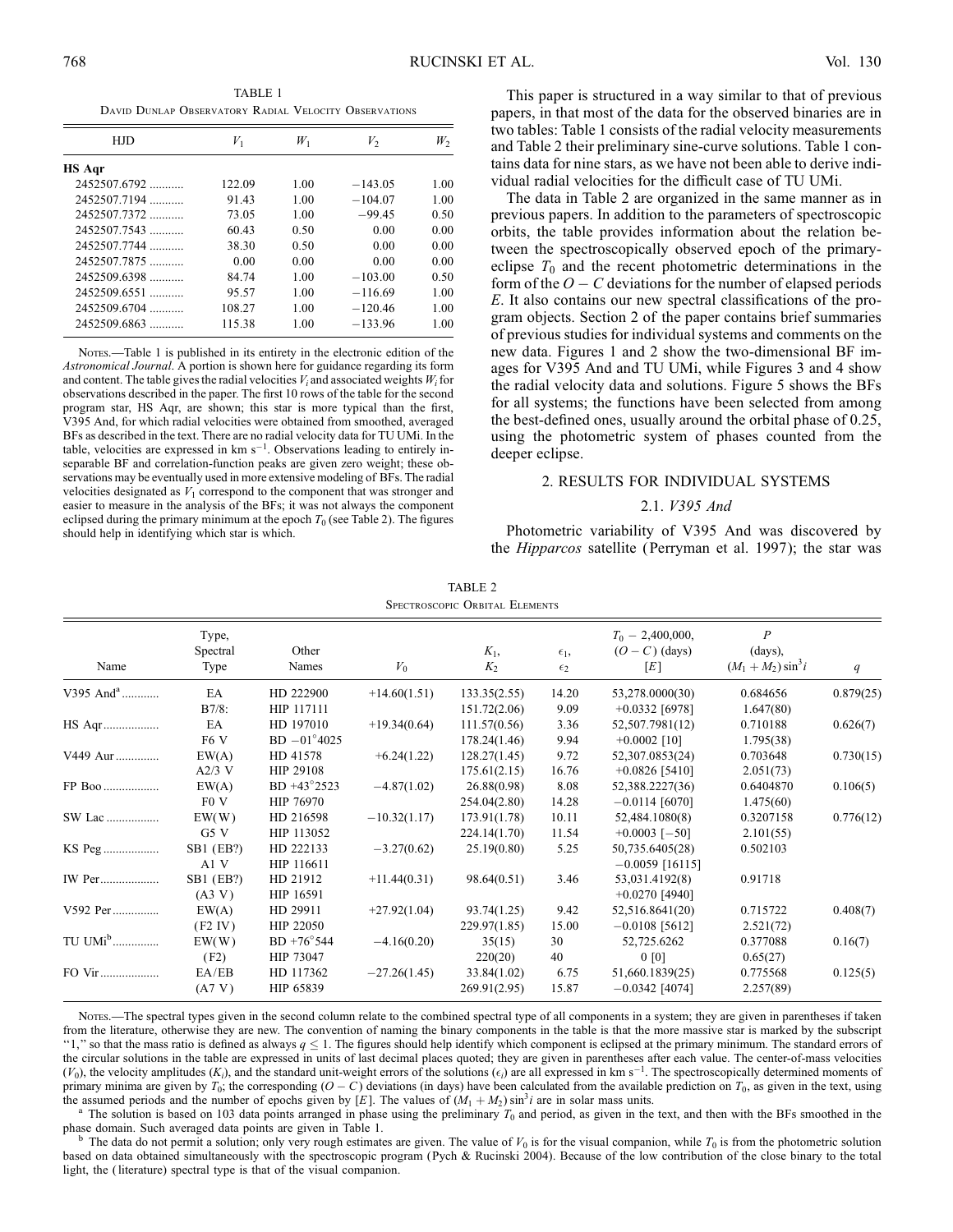

FIG. 1.—BF image for V395 And with the orbital solution superposed on the contour plot. The image has been smoothed in the phase domain with a Gaussian of  $FWHM = 0.025$  in phase. A vertical section of the image at phase 0.75 is shown in Fig. 5.

assigned type RRc in the 74th Special Name-list of Variable Stars (Kazarovets et al. 1999) on the basis of the Hipparcos data. Duerbeck (1997) suggested that V395 And is a contact eclipsing system on the basis of the period-color relation. Light elements were calculated by Pribulla et al. (2003),  $HJD =$  $2,448,500.4372 + 0.684656E$ , using the *Hipparcos* photometric data and the doubled value of the original period.

V395 And was listed in Duflot et al. (1995) with spectral type estimated as B7 (this type is also quoted in the Washington Double Star Catalog<sup>3</sup> [Mason et al. 2001], hereafter WDS) and a radial velocity of  $-8 \text{ km s}^{-1}$ ; in the Henry Draper Catalogue the spectral type is A0. Our spectra of the magnesium triplet in V395 And showed an exceptionally weak, poorly defined, strongly broadened feature with a depth of only 2% of continuum with no discernible doubling. While we expected that the feature would be weak in a nominally A0-type star (SIMBAD), the particular weakness of the line was surprising.

The star is relatively bright,  $V_{\text{max}} = 7.55$ . It is a member of a visual binary (WDS 23445+4623). The companion at a separation of 5.7 is 2.2 mag fainter than V395 And. It is visible at the position angle  $104^\circ$  and thus is projected into our east-west spectrograph slit. Its presence may have produced weakening of the spectral lines by probably less than 15%.

Original estimates based on the very shallow and poorly defined BFs suggest that the star will be entirely intractable and may have to be abandoned. Our standard technique of measuring radial velocities requires that each BF for each spectrum give a peak or a pair of peaks for radial velocity centroid determination; such well-defined peaks simply did not exist for V395 And. However, a new approach, partly based on ideas used in image processing, worked relatively well: the BFs were ordered in columns in a two-dimensional image, with the Y-coordinate being the heliocentric radial velocity. The  $X$ -coordinate, the phase, is obviously unevenly filled, and the data can be interpolated into a regular grid of phases. At this point, we use the fact that the BFs are correlated in the temporal (phase) domain so we can use smoothing. Thus, horizontal cuts through the BF image were convolved with a Gaussian kernel with a FWHM of 0.025 in phase and then rebinned into a new uniform phase system with



Fig. 2.—BF image for TU UMi with a very approximate guess at an orbital solution superposed on the contour plot. The image has been smoothed in the phase domain with a Gaussian of  $FWHM = 0.025$  in phase. Sections at phases 0.25 and 0.75 are shown in Fig. 5.

40 phase points. The ''BF image'' is shown in Figure 1, while a section at phase 0.75 is shown in Figure 5, among the BFs for other stars of this group.

Even after the processing of all 103 available spectra of V395 And, as described above, only some of the smoothed BFs were measurable for individual radial velocities. They are listed in Table 1 as for other stars, but they should be used with considerable caution. The smoothed BFs were originally found at 0.025 intervals in phase, and heliocentric times were calculated for them using the  $T_0$  prediction given above. Some of the smoothed BFs were still too poor and have been eliminated from the listing. The final solution was based on the data as listed in Table 1 and required a new value of the initial epoch  $T_0$  as given in Table 2.

The star appears to be a very close pair with almost identical components,  $q = 0.88 \pm 0.03$ . The component potentially eclipsed at the primary minimum (corresponding to  $T_0$ ) is less massive; its peak in the BF is slightly sharper and taller, indicating higher surface temperature and lower rotation rate. The very small amplitude of light variations,  $\Delta V \simeq 0.04$ , suggests that the eclipses will not actually be observed and that the binary is an ''ellipsoidal variable'' showing only proximity effects. Our classification spectra clearly indicate a spectral type as early as B7, which is difficult to reconcile with the close orbit with the period of 0.685 days. The two spectra that we obtained were not identical and showed some peculiar variability and emission at He I  $\lambda$ 4009, He  $\lambda$ 4027. No spectral estimate of log g was possible because of peculiarity of the spectra. Stars of spectral type B7 or B8 have masses around 2.8–3.0  $M_{\odot}$  and radii around 2.2– 2.4  $R_{\odot}$ . If the orbit has  $i \simeq 40^{\circ}$ , then the current data would imply  $A \simeq 6.0 R_{\odot}$ , which is just about possible for a contact system.

#### 2.2. HS Aqr

HS Aqr is a detached or semidetached binary. Spectroscopic studies based on the high-quality echelle spectra were presented by Popper (1996, 1997, 2000). This was followed by an extensive discussion of the photometric and spectroscopic data by Clausen et al. (2001). The above sources provide the most extensive references to properties of the system. The value of  $T_0$  was taken from Kreiner (2004):  $T_0 = 2,452,500.6960 + 0.710188E$ .

Our observations of HS Aqr give a good solution of the radial velocity orbit ( Fig. 3), but perhaps not of such a high quality as

<sup>3</sup> The WDS catalog is available at http://ad.usno.navy.mil/wds.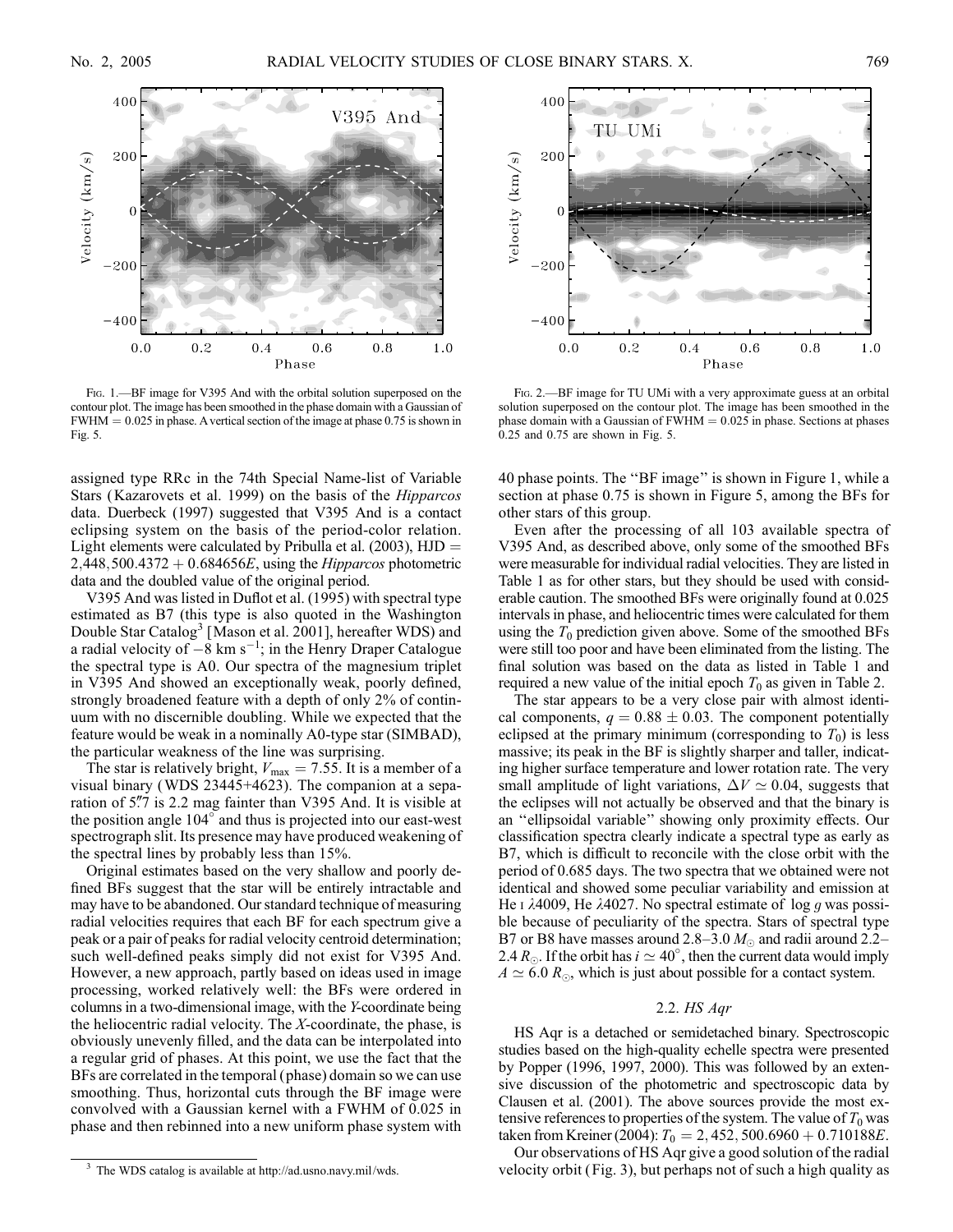

Fig. 3.—Radial velocities of the systems HS Aqr, V449 Aur, FP Boo, and SW Lac plotted in individual panels versus the orbital phases. The lines give the respective circular orbit (sine-curve) fits to the radial velocities. HS Aqr and V449 Aur are detached binaries, while FP Boo and SW Lac are contact binaries. The circles and triangles in this figure and in Fig. 4 correspond to components with velocities  $V_1$  and  $V_2$ , respectively, as listed in Table 1. The component eclipsed at the minimum corresponding to  $T_0$  (as given in Table 2) is the one that shows negative velocities for the phase interval 0.0–0.5. The open symbols indicate observations contributing half (or less) weight in the orbital solutions. Short marks at the bottom of each panel indicate phases of available observations that were not used in the solutions because of the blending of lines. All panels have the same vertical range,  $-350$  to  $+350$  km s<sup>-1</sup>.

that of Popper, which was based on the echelle spectrograph spectra. However, since the main uncertainties in this field are not in random errors but in systematic differences in measuring techniques, we give our solution here for future reference.

The BF at phase close to 0.25 (Fig. 5) shows two well-defined peaks for detached components, with that for the secondary component a bit broader, indicating that this component is larger if this star is in rotation-revolution synchronism. This agrees with the supposition (Clausen et al. 2001) that the secondary component is close to or fills its Roche lobe.

Our new spectral type estimate of F6 V is slightly earlier than previously discussed (F8 V and G8-9), in better agreement with the Tycho-2 (Høg et al. 2000) color index  $B - V = 0.52$ . The binary is in a visual system (CCDM J20409-0036AB, ADS 14147AB), but the companion at 1'' 6 separation is some 4 mag fainter than HS Aqr and thus of no consequence for the radial velocity orbit. The recent minimum prediction by Kreiner (2004) perfectly agrees with our determination of the initial epoch  $T_0$ . The star is bright,  $V_{\text{max}} = 9.0$ , but was not included in the Hipparcos database, so its parallax is currently unknown.

# 2.3. V449 Aur

V449 Aur was discovered photometrically by the Hipparcos mission. The primary eclipse prediction was the *Hipparcos* one,  $T_0 = 2,448,500.2670 + 0.703648E$ . The mean uvby data of

Jordi et al. (1996),  $V = 7.455$  and  $b - y = 0.086$ , suggest an early type no later than A5/6 V, while our spectral classification is A2 IV and, through a comparison with the color index, implies some reddening.

The binary type of the system is not clear at this moment; the BFs are partially blended, as in a contact binary, and somewhat difficult to measure for centroid determinations (see Fig. 5). On the basis of its very shallow Hipparcos light curve, but its rather well-defined eclipses, the binary was considered by Rucinski (2002b) to be detached (EA); the BFs would rather suggest a contact binary. However, the large widths of the peaks in the BFs and the resulting blending may result from rotational velocities higher than the synchronous ones. The mass ratio is not far from unity,  $q = 0.730 \pm 0.017$ , which is frequently encountered among early-type very close binaries. The scatter of the radial velocity observations of the slightly more massive component, which is eclipsed in the primary minimum, appears to be genuinely larger at phases around 0.2–0.4 (Fig. 3); we have no explanation for it.

# 2.4. FP Boo

FP Boo is another case of *Hipparcos* photometric discovery. The *Hipparcos* period and  $T_0$  serve the current observations relatively well:  $T_0 = 2,448,500.478 + 0.640487E$ . The previous spectral type given by SIMBAD and in the Hipparcos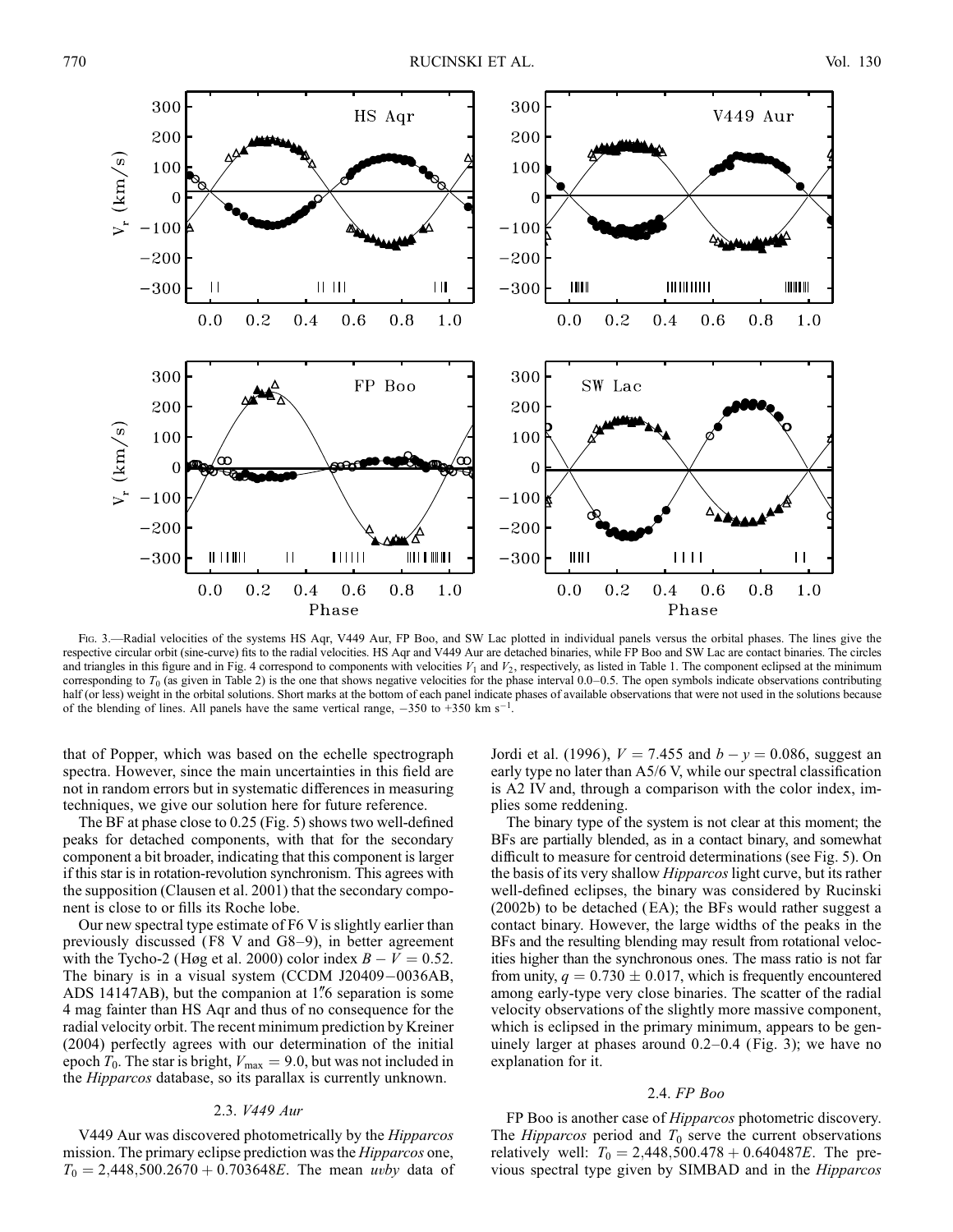

Fig. 4.—Same as Fig. 3, but for KS Peg, IW Per, V592 Per, and FO Vir. Note that the vertical scale is different and much expanded for the single-line binaries KS Peg and IW Per, while for FO Vir it is the same as for the other systems but shifted vertically by +50 km s<sup>-1</sup>.

database, A5, does not agree with our estimate of F0 V; the latter would imply  $B - V = 0.28$ , whereas the Tycho-2 mean color index is even redder,  $B - V = 0.35$ , corresponding to F2 V.

The Hipparcos photometry was analyzed by Selam (2004) using a simplified approach. The mass ratio was estimated at  $q_{ph} =$ 0:1, which is in surprisingly good agreement with the spectroscopic result,  $q_{sp} = 0.106 \pm 0.005$ , taking into account that the light curve is shallow and does not show any obvious total eclipses. [This case is, in our view, an exception, a fortuitous coincidence. Normally, we do not trust the so-called photometric mass ratios because so many stars in our radial velocity program show  $q(sp) \neq q(ph)$ .] FP Boo was somewhat faint ( $V_{\text{max}} = 10.07$ ) for Hipparcos photometry, so the light curve could be easily improved. Since the velocity amplitudes are large and thus imply an orbital inclination close to  $90^{\circ}$ , it is likely that more precise photometry will show total eclipses. With its small mass ratio and spectral type of F0/2 V, the system is somewhat similar to the well-known contact binary AW UMa. The radial velocity orbit is shown in Figure 3, while a BF close to phase 0.25 is shown in Figure 5.

#### 2.5. SW Lac

SW Lac is one of the most frequently photometrically observed contact binaries. It is a bright ( $V_{\text{max}} = 8.66$ ) binary with a large amplitude and an unstable light curve and thus is an easy target for investigations using small telescopes. Several discussions address the matter of evolving surface spots, the most recent being Albayrak et al. (2004), in which references to previous work can be found.

SW Lac is a late-type contact binary with a spectral type variously assigned as G3, G5, and K0. Our new classification is G5 V, which predicts a color index a bit less red than the observed  $B - V = 0.73$ ; possibly G8 V would be a good compromise. From the moment of minima predictions, as well as the direct detection of faint spectral signatures (Hendry & Mochnacki 1998), the binary appears to have at least one, probably two, nearby low-mass companions ( Pribulla et al. 1999). The system is known to change the orbital period. We used the moment of primary minimum of Kreiner (2004),  $HJD =$ 2,452,500.1435 + 0.3207158E, which ideally predicts our  $T_0$ .

Our observations form the third currently available set of radial velocity data (see Fig. 3). Zhai & Lu (1989) published the first radial velocity orbit, with  $q = 0.797 \pm 0.010$ . A similar but not identical result was obtained soon after by Hrivnak (1992), who published only the mass ratio,  $q = 0.73 \pm 0.01$ , without more details. In spite of the large brightness of the star and excellent definition of the individual peaks in the BFs, our mass ratio,  $q = 0.776 \pm 0.012$ , carries a larger error than that for most of our targets, probably because of the genuine changes in the BFs, which are caused by elevated stellar surface activity. What is important, however, is that radial velocity semiamplitudes in our orbit (Fig. 3) are larger than previously observed; our total mass estimate,  $(M_1 + M_2) \sin^3 i = 2.10 \pm 0.06 M_{\odot}$  (the primary 2.18  $M_{\odot}$ , the secondary 0.92  $M_{\odot}$ ), is significantly larger than that for the orbit of Zhai & Lu (1989),  $(M_1 + M_2) \sin^3 i =$ 1.74  $M_{\odot}$ . Since most systematic effects result in a reduction of the radial velocity amplitudes, our result is more trustworthy, as it is based on the superior technique of the BFs. Thus, SW Lac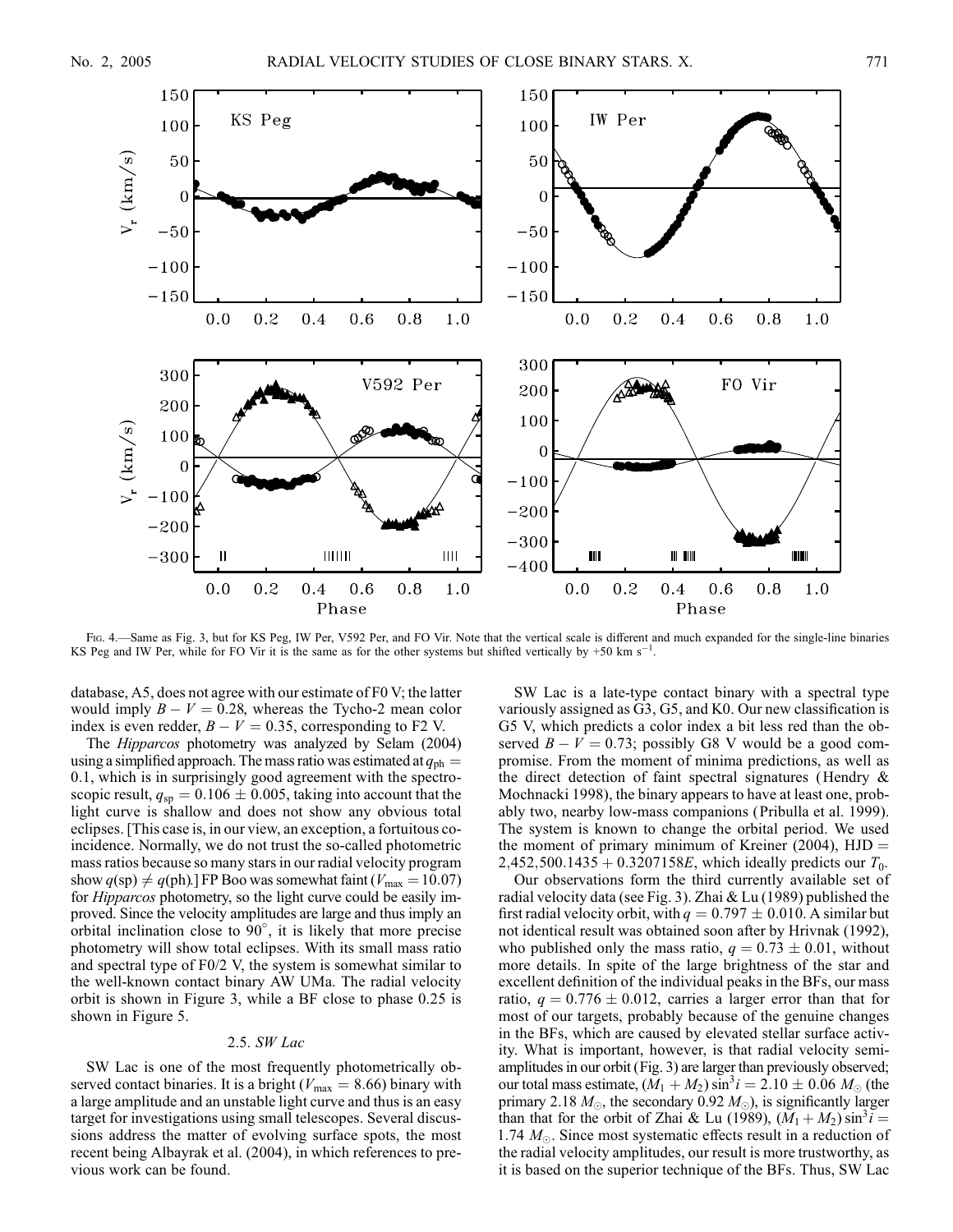

Fig. 5.—BFs for all 10 systems of this group. For most systems BFs at phases close to 0.25 have been selected. The phases are marked by numbers in individual panels; for KS Peg, FO Vir, and TU UMi the numbers are written above the locations of the secondary star peaks. For V395 And, KS Peg, and TU UMi the plots actually give sections of the BF images after Gaussian smoothing ( $FWHM = 0.025$ ) in the phase domain. For V395 And the section at phase 0.25 was too poorly defined, so the section at phase 0.75 is shown instead. Note the high brightness of the secondary in SW Lac, which directly shows the W-type phenomenon; note that this could also be explained by the semidetached configuration of this binary (which otherwise is considered to be one of the most typical contact systems). The uneven baseline for IW Per is due to differences in continuum tracing for the star and the template. As described in the text, FO Vir showed spurious peaks (one is visible here), which were almost as strong as those for the secondary component but followed the motion of the primary component; we think it is because of the mismatch of the template with the low-metallicity spectrum of FO Vir and the continuum height difference for the template and for the star itself.

is a relatively massive but surprisingly cool system, a situation that was very clearly seen before in the case of another cool contact binary, AH Vir (Lu & Rucinski 1993). As in the case of AH Vir, the masses are characteristic for F-type stars, while the combined luminosity is in agreement with small star sizes implied by the Roche geometry of a very short period system and their low temperature (G5 V). Indeed, for SW Lac, the  $M_V$ calibration (Rucinski & Duerbeck 1997) predicts  $M_V$  (cal)  $\simeq$ 4.5, as compared with the parallax-based, observed  $M_V$  (obs) =  $4.1 \pm 0.2$ , so that the geometry and photometric properties are those of a late-type, compact contact system but with masses that are too large.

We have not noticed in individual BFs any traces of the third component detected by Hendry & Mochnacki (1998) and apparently producing part of the time-of-minima perturbations (Pribulla et al. 1999; Kreiner 2004). However, the same spectra, when averaged in the heliocentric system, clearly show a latetype dwarf contributing about 1% to the total light at our 5184 *8* spectral window (C. D'Angelo & M. van Kerkwijk 2005, private communication).

# 2.6. KS Peg

The bright star KS Peg ( $V_{\text{max}} = 5.48, B - V = +0.01$ ), also called 75 Peg, has been known as a radial velocity variable for a long time, since the work of Plaskett et al. (1920). Hube & Gulliver (1985) recognized the peculiar properties of this binary star, in particular the very small mass ratio of  $q < 0.1$ , making the velocity amplitude of the primary component small and the secondary component invisible in their spectra. The photometric variability was observed by Hube et al. (1988),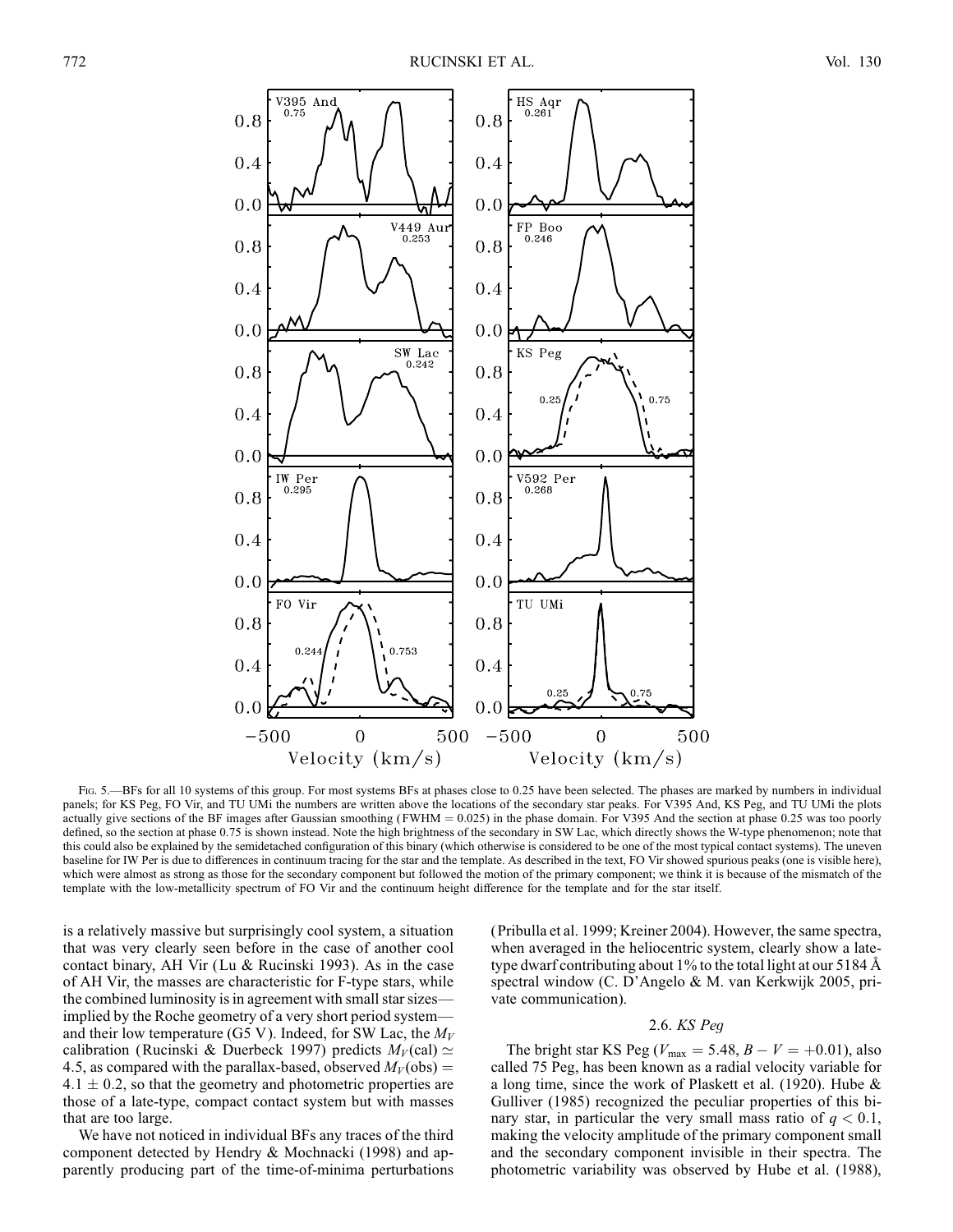while a good-quality light curve was provided by the *Hipparcos* ( Perryman et al. 1997) project. The light curve, with an amplitude of only 0.1 mag, shows very wide minima with unusual, sharply peaked, brief light maxima.

We observed KS Peg in our standard way and, because the star is so bright, with particular attention to detection of the secondary component. In our series of observations, we have already detected several binaries with  $q \simeq 0.1$ , with some even below this limit, such as SX Crv at  $q \approx 0.07$  (Paper V), so we hoped to see a signature of the secondary. The spectral type of KS Peg is A1 V; we used a star of A2 Vas the main template, but we also used another F8 V radial velocity standard to possibly capture the signature of the secondary component of later spectral type. None of these led to detection of any traces of the secondary, even when applying the technique of BF image smoothing described above for V395 And  $(\S 2.1)$ , which permits detection of weak features correlating in the phase domain. Since the spectra of such a bright star result in particularly good determinations of the BFs, the nondetection of the secondary is puzzling and indicates that the secondary may be a very low mass star or even a massive planet, just able to enforce rapid rotation on the visible component but too faint to contribute light to the overall luminosity of the binary.

One of the panels of Figure 5 shows a comparison of BFs at both orbital elongations (averages of six BFs at each elongation). Rapid rotation of the primary component and its (small) orbital displacements are very clearly visible, but there is no sign of the secondary component. Note that systematic trends in the baselines are due to the rectification process, with inevitably different tracing of the continuum for the program and the standard template spectra. These trends may mask a very weak secondary component.

Our initial reference epoch was that of the Hipparcos photometry,  $T_0 = 2{,}448{,}500.286 + 0.502103E$ , which predicts our  $T_0$  very well. In fact, with the same period as in the table, even the epoch of Hube & Gulliver (1985) is well predicted more than 16,000 cycles earlier. (The authors in fact suggested 0.5021035, which does not tie all observations that well.) The remarkable constancy of the orbital period may be one of the useful hints in interpretation of KS Peg.

KS Peg is an important object because it is a bright star and thus belongs to the complete, magnitude-limited Hipparcos sample of short-period binaries brighter than 7.5 mag (Rucinski 2002b). Its parallax is moderately large,  $13.65 \pm 0.75$  mas, and the star is intrinsically bright,  $M_V = +1.1 \pm 0.1$ . The absolute magnitude agrees very well with the expected value for a mainsequence A1 star,  $M_V \simeq +1.0$ . The large projected rotational velocity of the primary component,  $V_1 \sin i = 240 \pm 15 \text{ km s}^{-1}$ , implies that the orbital inclination cannot be far from 90 . Assuming  $M_1 = 2.3 \pm 0.1$   $M_{\odot}$  and  $R_1 = 2.3 \pm 0.1$   $R_{\odot}$ , one can achieve a consistent picture, in terms of reproduction of  $K_1$  and  $V_1$  sin *i*, with a relatively small secondary star with  $M_2 = 0.18 \pm 1.18$ 0.01  $M_{\odot}$  and thus  $q = 0.078 \pm 0.005$ , in a binary with the orbital inclination  $i = 80^{\circ} \pm 3^{\circ}$ .

# 2.7. IW Per

IW Per is somewhat similar to KS Peg, described above: it is also a bright,  $V_{\text{max}} = 5.76$ , small-amplitude, 0.04 mag, photometric variable. The variability was recognized by Morris (1985), but most of the research concentrated on the chemical peculiarities and Am characteristics (Abt & Morrell 1995; Adelman 1998; Pauzen & Maitzen 1998).

IW Per was not a lucky star in our observations. A new CCD system used for it failed after some time, and the data could not be related to those taken before or after, as our technique requires high consistency in observations of program and template stars. Later on, it was realized that the heavy Dewar of the CCD system induced flexure in the spectrograph of up to half a pixel in the detector focal plane. We decided to analyze and publish the available data for IW Per when it was realized that it is a single-line spectroscopic binary, precluding any in-depth studies of this system. In the final radial velocity solution, the spectra taken at large hour angles have been given half-weight to account for the spectrograph flexure. The period and the initial epoch for our observations have been taken from the Hipparcos database:  $T_0 = 2,448,500.523 + 0.917180E$ .

In contrast to KS Peg, IW Per is not a very low amplitude radial velocity variable; the half-amplitude  $K = 98.6$  km s<sup>-1</sup> indicates that the mass ratio is not very small, probably around  $q \approx 0.45 - 0.5$ , and that the spectroscopically invisible component is a star with a mass only slightly smaller than solar. The visible component rotates with  $V_1$  sin  $i \simeq 90 \pm 10$  km s<sup>-1</sup>, which is consistent with synchronous rotation in a moderately wide binary with the orbital period of 0.917 days.

IW Per has the best-determined parallax among stars of the current group, 18.29  $\pm$  0.81 mas. The implied luminosity,  $M_V =$  $2.07 \pm 0.11$ , the spectral type A3 V, and  $B - V = 0.13$  are mutually consistent.

# 2.8. V592 Per

V592 Per is another photometric discovery of Hipparcos. It is a relatively bright,  $V_{\text{max}} = 8.22$ , basically unstudied contact binary. The moment of primary eclipse from  $Hipparcos$ ,  $HJD =$  $2,448,500.243 + 0.715722E$ , serves well for the prediction of  $T_0$ . The star has been known to possess a visual companion at a separation of only 0"16 (Heintz 1990). Data for WDS 04445+ 3953 indicate that the position angle changes rather rapidly, so the system is definitely a physical one. We rediscovered the companion spectroscopically. In the BFs its signature is strong because of its sharpness, but the companion is fainter than the binary with  $L_3/(L_1 + L_2) = 0.60 \pm 0.06$ , or  $\Delta m = 0.55$  mag (in the WDS catalog,  $\Delta m = 0.85$  mag).

To determine the close binary orbit, we analyzed our observations the same way as for triple systems, by first fitting three Gaussians to the whole BF, then subtracting the third star Gaussian, and then measuring the radial velocities of both binary components from the residual BFs. In spite of the presence of the visual companion, the contact binary orbit is well defined, with  $q = 0.408 \pm 0.008$ . The spectroscopic result is in total disagreement with the mass ratio estimated from the light curve of  $q_{ph} = 0.25$  (Selam 2004). Once again, we stress that, because of the very low information content of light curves, light curve solutions for partially eclipsing contact binaries have little validity, and they should not be attempted without supporting spectroscopic data.

Our observations are spread over time in that there is a gap of two full seasons. The radial velocities of the third component were estimated from all available spectra, giving an average value of  $V_3 = +29.28 \pm 0.20$  km s<sup>-1</sup> for the first season  $(2,451,870-2,451,957)$  and  $V_3 = 27.92 \pm 0.18$  km s<sup>-1</sup> for the second season (2,452,513–2,452,517). Our systematic uncertainties are at the level of  $1.5-2.0 \text{ km s}^{-1}$ , while measurements in the presence of the variable binary ''background'' are difficult, so we cannot claim that we see seasonal variation in  $V_3$ ; it is basically identical to  $V_0$  of the contact binary.

In view of similar luminosities, the spectral type F2 IV estimated by Grenier et al. (1999) probably applies to both stars, the contact binary V592 Per and the third star in the system. This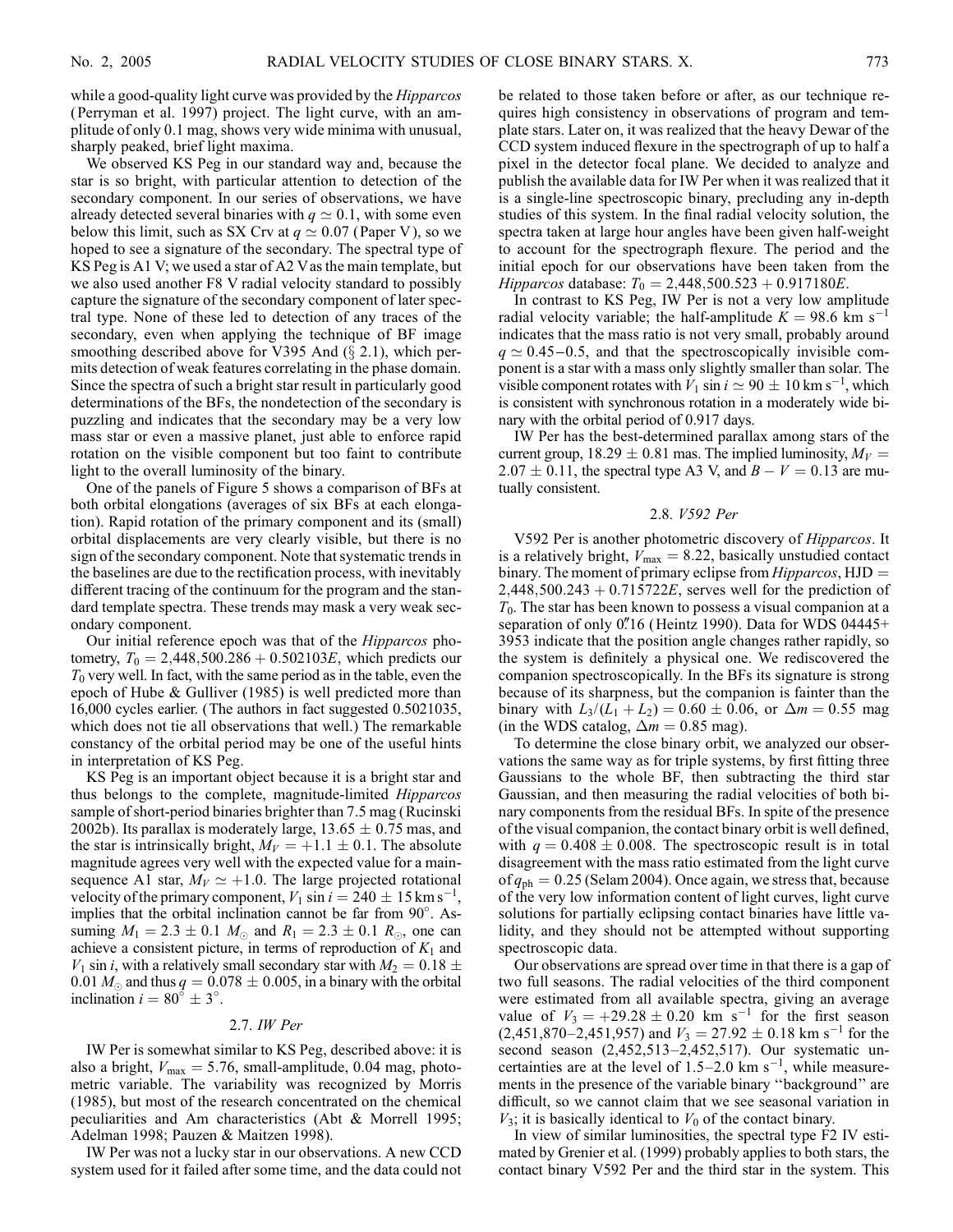spectral type does not agree with  $(B - V) = 0.47$  estimated from the Tycho-2 data (Høg et al. 2000), which suggests F5–F6.

# 2.9. TU UMi

TU UMi is one of the Hipparcos photometric discoveries. A description of new photometric observations conducted concurrently with the spectroscopic observations is given by Pych & Rucinski (2004); the paper also contains references to work related to identification of the variability and of the determination of the period at twice the Hipparcos original period.

Pych & Rucinski (2004) was based on a short time interval and could not provide a new value of the period, which was estimated to only four significant figures. However, the Hipparcos period, which we use here, together with the new photometric epoch,  $JD(min) = 2,452,725.6262$  (Pych & Rucinski 2004), indicate, when counted back to the *Hipparcos* epoch (additionally shifted by 1/4 of the period because the star was thought to be a pulsating one, so the time of its maximum light was used),  $JD(min) =$ 2;448;499:9747, a good stability of the period.

TU UMi is a case of a contact binary with a bright close companion. We were not aware that it had been known as a visual binary, WDS 14557+7618, with a separation of  $0\rlap{.}^{\prime\prime}$  (well below the 1.88 m telescope resolution in our location) when we started the observations. The spectral lines of the close binary are very broad and, in fact, entirely invisible in individual spectra, being masked by the strong sharp spectrum of the companion.

With 70 individual spectra rather evenly covering orbital phases, we attempted to analyze the data using an approach similar to that described for V395 And  $(\S 2.1)$  by ordering in phase and smoothing the BFs. This case is much more difficult than that of V395 And because, even after averaging, the binary features are too weak and too poorly defined to be measured; most of the dynamic range in the BF is ''wasted'' on the sharp peak of the tertiary component (Fig. 5). We attempted to remove this peak from the BF. First, we followed our normal routines of approximating the third star feature by a Gaussian and subtracting it. This did not work, as the profile is not Gaussian at its base, where its shape is particularly important. Then we attempted to find the shape of the third star peak by combining all BFs and determining their lower envelope. This still did not provide a correct shape of the tertiary peak at the base, since none of the BFs was really free of the binary signature. Thus, we were unable to remove the tertiary and to determine individual radial velocities of components for TU UMi; this star does not have any data listed in Table 1. While this is disappointing, we feel that it is doubtful whether this star will ever permit a detailed parameter determination. In this situation, we present only very rough estimates from what can be derived from just an eyeball fit to the BFs in the two-dimensional representation (Fig. 2).

In plotting the expected changes in the BFs as a function of phase, we assumed the initial epoch as photometrically observed simultaneously by Pych & Rucinski (2004). The star appears to be a W-type contact system with a rather large amplitude of the secondary star variation, perhaps as large as  $K_2 \simeq 220 \pm 20$  km s<sup>-1</sup>. An estimate for the primary is  $K_1 \simeq$  $35 \pm 15$  km s<sup>-1</sup>. These amplitudes are shown on the BF image in Figure 2. Integrations of the wide binary feature at several phases indicate that the binary is in fact only marginally fainter than the third component,  $L_3/(L_1 + L_2) = 1.25 \pm 0.15$ , but the sharpness of its peak dominates in the combined spectrum of the system. The above estimate of the relative luminosity may carry a large systematic error, since it is strongly dependent on how the baseline of the BF is drawn; in fact, this luminosity ratio implies  $\Delta m = -0.24 \pm 0.12$ , which poorly agrees with

the direct magnitude difference given in the WDS catalog  $(\Delta m = -0.47)$ . The third component was observed to have a mean velocity of  $-4.16 \pm 0.20$  km s<sup>-1</sup> (a single observation  $\sigma = 1.7$  km s<sup>-1</sup>).

# 2.10. FO Vir

FO Vir is a totally eclipsing detached or semidetached binary, with the larger component close to filling the Roche lobe; thus, it is possibly an object in the precontact state. An extensive discussion of its properties, following the photometric study of Schmidt & Fernie (1984), who established its binary character, was presented by Mochnacki et al. (1986). On the basis of photometry and radial velocities of the dominant A7 V component, they were able to infer many parameters of the system; in particular, they predicted the mass ratio,  $q = 0.15 \pm 0.02$ , in a semidetached system with the more massive component filling or almost filling its Roche lobe. Similar results were obtained by Poretti et al. (1987). FO Vir is a member of a visual binary, WDS 13298+0106, but the companion is some 6.5 mag fainter, so its presence was of no consequence for the spectroscopic observations.

We have been able to detect the secondary component of FO Vir, but with some difficulty, because it is relatively small and faint at the observed mass ratio  $q = 0.125 \pm 0.005$  and is of a much later spectral type than that of the A7 V primary, probably early K. A somewhat indirect detection of the secondary was reported by Shaw et al. (1991), who observed the Ly $\alpha$   $\lambda$ 1216 emission moving in antiphase with the primary star and thus most likely related to the secondary; their  $q = 0.16 \pm 0.04$  is in agreement with the current determination.

We experienced difficulties with measuring the radial velocities of both components in the first half of the orbit; this could be related to the previously reported strong and variable O'Connell effect (Shaw et al. 1991). In addition, the case of FO Vir confronted us with what may be a limitation of our BF approach: we observed relatively strong (similar to those of the secondary component), initially unexplained BF features moving in phase with the primary. We suspect that these ''ghosts'' may appear because of the low metallicity of the primary component (Mochnacki et al. 1986) and a mismatch between the spectra of program and template stars; we simply could not locate a proper, low-metallicity template among bright standard stars. Many tests and experiments with different templates give us assurance that the final orbital elements are secure ones, although a certain element of uncertainty still remains.

The radial velocity data for FO Vir may have to be reinterpreted when a better  $T_0$  prediction for the duration of our observations (1997–2001) becomes available. With observations spanning four seasons, we could establish that the period must be shorter than that used by the Hipparcos project (0.775569), and we used one that was shorter than that by only one digit in the last place; however, the period may be, in fact, systematically changing so that a full discussion is clearly in order, especially in view of a possibly sporadic mass transfer in the system. Our  $T_0$  is shifted by 50 minutes from the time predicted by the Hipparcos project. A rediscussion of a rather few available moments of minima for 1983–1991 gave JD(hel) = 2,452,500.1514  $+$  0.7755678E, which we took as guidance for adopting a shorter period, but which nevertheless resulted in the spectroscopic  $T_0$  for our program being too early by 40 minutes.

#### 3. SUMMARY

This paper presents radial velocity data and orbital solutions for the ninth group of 10 close binary systems observed at the